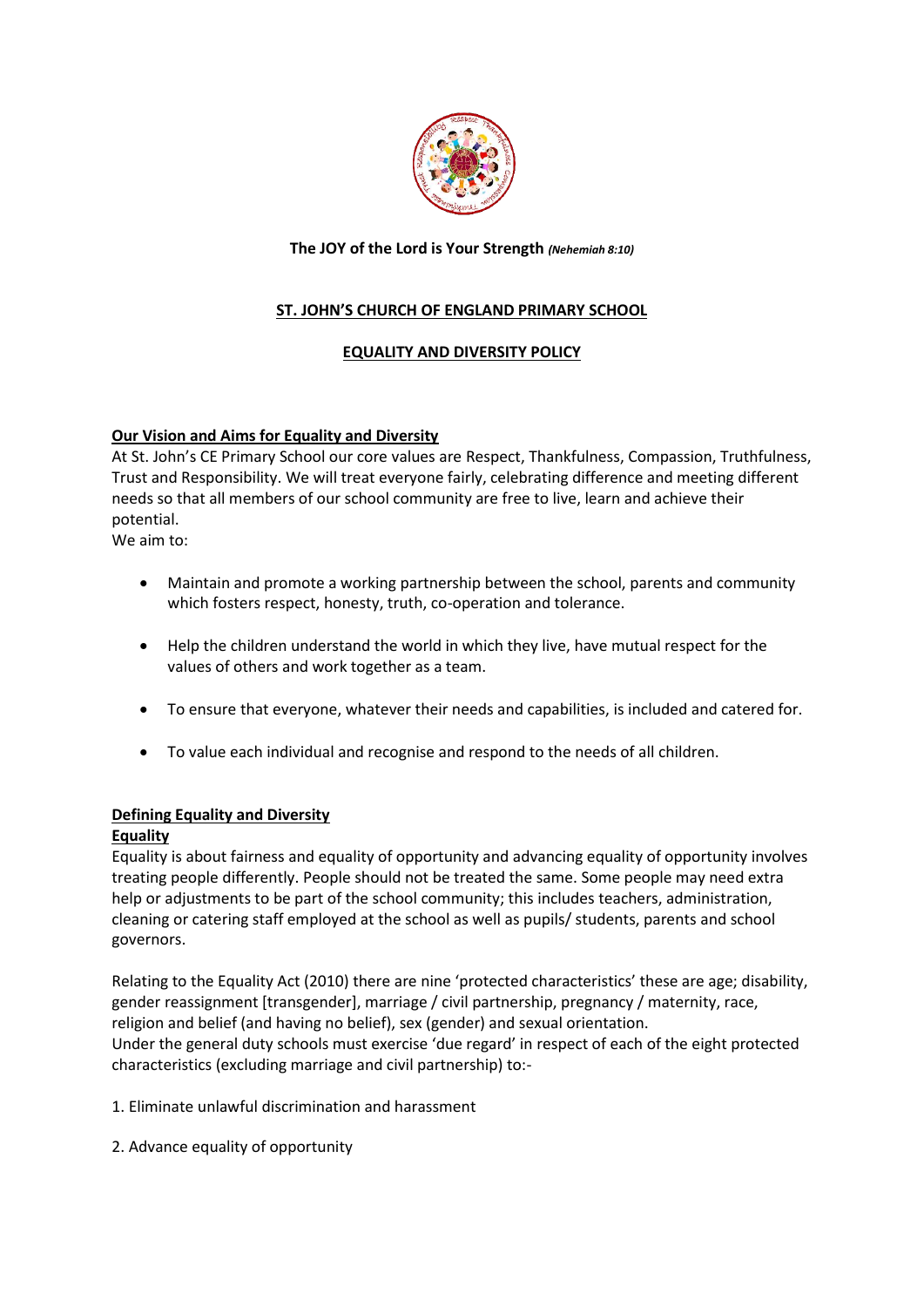3. Foster good relations between different groups

## **Diversity**

Diversity is about valuing people as individuals and learning from our differences. Our differences can be visible and non-visible. Promoting diversity we can meet different needs creatively to ensure opportunities are available to all and potential is fulfilled. Promoting a diversity friendly school culture we are able to meet our school's aims and objectives more efficiently.

Culture is about the way we behave towards one another – school governors, all employees in the school, parents, pupils and the whole school community. It is about how we treat one another and respect our differences. Promoting diversity and a diversity friendly culture helps to create a more productive school community.

## **Purpose and Scope of the Policy**

This policy sets out St. John's CE Primary School's commitment to promoting equality and diversity. We believe that it is our responsibility to promote equality and diversity wider than the nine characteristics (areas) covered by legislation. We work to remove barriers and we will not unfairly discriminate on any grounds.

We do this by:

- Making appropriate changes to teaching resources.
- Accessing Local Authority Services e.g. SAIS, Complimentary Education.
- Supporting children's emotional needs through play therapy and drawing and talking therapy. This includes the employment of a qualified counsellor 1 day per week.
- Providing a curriculum, which promotes positive understanding of different characteristics, recognises the contribution that individuals and groups with protected characteristics make to society, and challenges stereotyping and discrimination.
- Monitoring and reviewing of this policy will take place annually and will be made accessible through the school website or will be made available in an alternative format as requested.

### **The policy applies to:**

- **•** School Governors
- Staff
- Parents
- Pupils (as appropriate)
- Visitors to the school
- Multiagency Professionals
- Contractors

### **Roles and Responsibilities**

All members of the school community, governors, staff, pupils, parents, and visitors all have a part to play in implementing this policy, promoting diversity and equality, challenging inappropriate behaviour or practice to remove barriers and avoiding discrimination. To promote understanding of this responsibility will:

 Ensure all Stakeholders are made fully aware of our Equality and Diversity Policy and how it affects their work